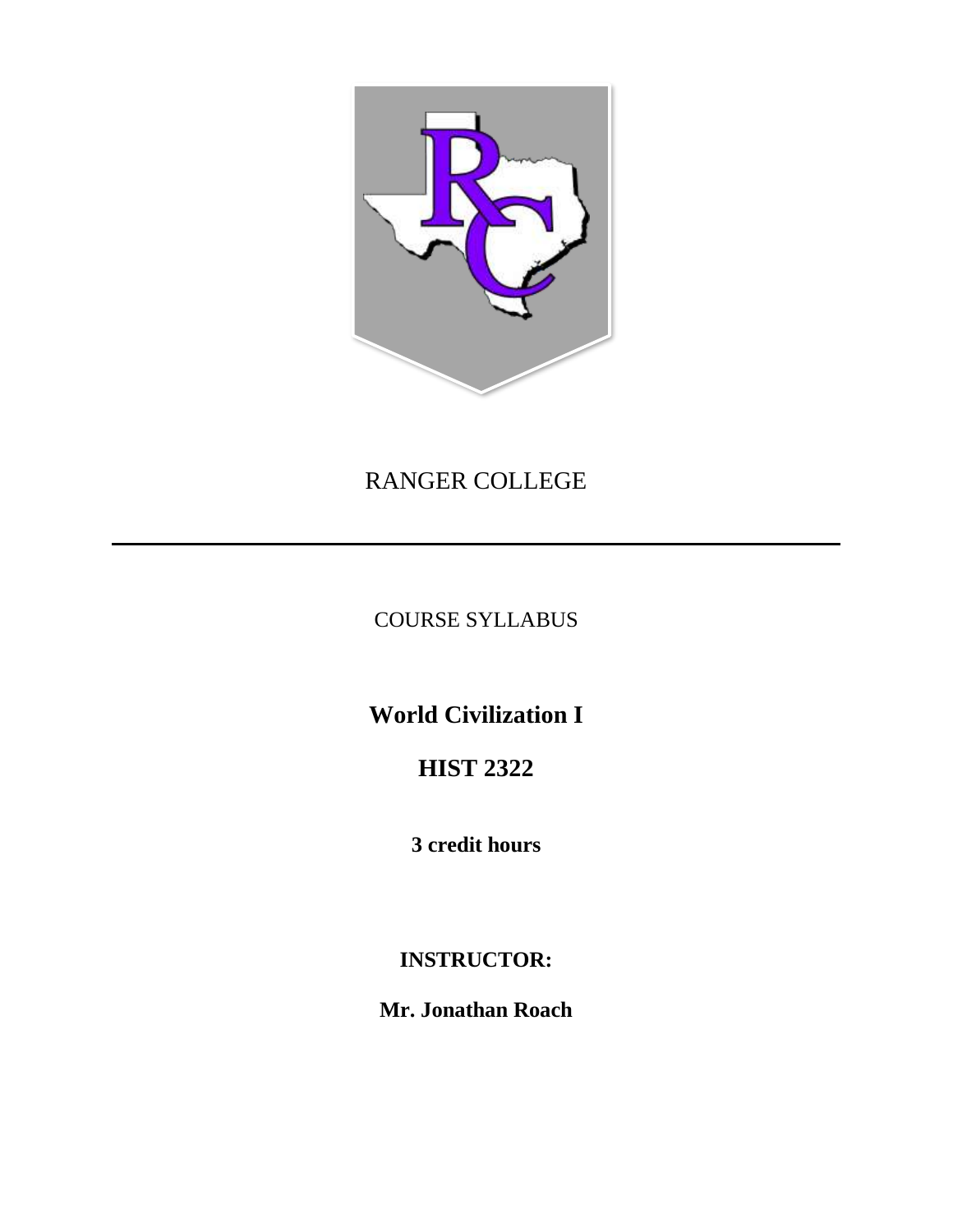| <b>INSTRUCTOR:</b> Jonathan Roach |
|-----------------------------------|
| jroach@rangercollege.edu          |
| Main Campus, BUS BLDG             |
| 254-647-3234 ext 7027             |
| <b>TRD</b>                        |
|                                   |

#### **I. Texas Core Curriculum Statement of Purpose**

Through the Texas Core Curriculum, students will gain a foundation of knowledge of human cultures and the physical and natural world, develop principles of personal and social responsibility for living in a diverse world, and advance intellectual and practical skills that are essential for all learning.

#### **II. Course Description**

A survey of the social, political, economic, cultural, religious, and intellectual history of the world from the 15th century to the present. The course examines major cultural regions of the world in Africa, the Americas, Asia, Europe, and Oceania and their global interactions over time. Themes include maritime exploration and transoceanic empires, nation/state formation and industrialization, imperialism, global conflicts and resolutions, and global economic integration. The course emphasizes the development, interaction and impact of global exchange.

### **III. Required Background or Prerequisite**

Completion of TSI. U.S. History recommended.

### **IV. Required Textbook and Course Materials**

Textbook: Stearns, Adas, Schwartz, Gilbert *World Civilizations: The Global Experience,* Pearson Education, 2015, 7<sup>th</sup> edition. ISBN:978-0-205-98630-9.

### **V. Course Purpose**

Courses focuses on how ideas, values, beliefs, and other aspects of culture express and affect human experience. Courses involve the exploration of ideas that foster aesthetic and intellectual creation in order to understand the human condition across cultures.

### **VI. Learning Outcomes**

Create an argument through the use of historical evidence.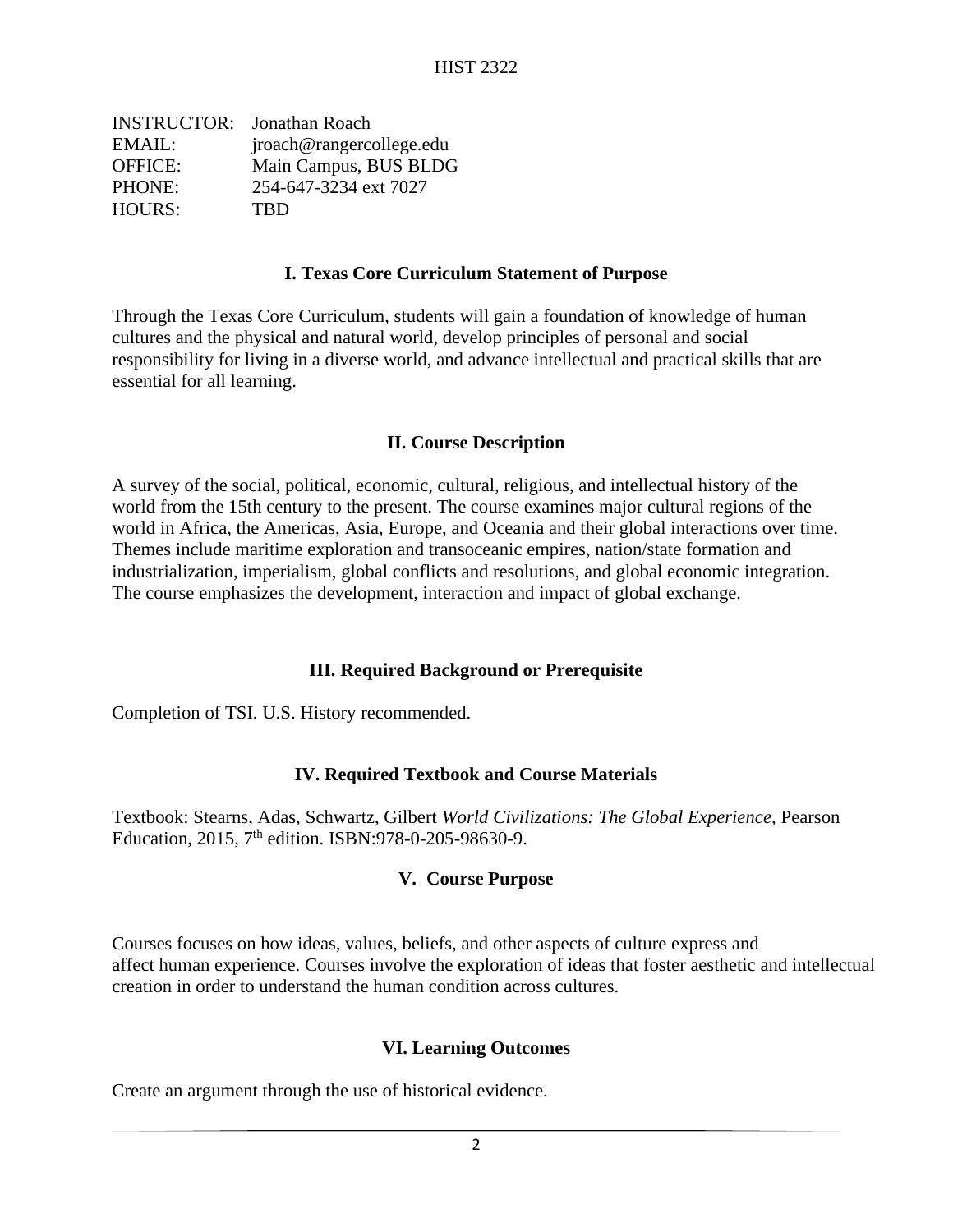### HIST 2322

Analyze and interpret primary and secondary sources.

Analyze the effects of historical, social, political, economic, cultural, and global forces on this period of world

history.

# **VII. Core Objectives**

- ☒ **Critical Thinking Skills (CT) –** Creative thinking, innovation, inquiry, and analysis; evaluation and synthesis of information
- ☒ **Communication Skills (COM) –** effective development, interpretation and expression of ideas through written, oral, and visual communication
- ☐ **Empirical and Quantitative Skills (EQS) –** The manipulation and analysis of numerical data or observable facts resulting in informed conclusions
- $\Box$  **Teamwork (TW)** The ability to consider different points of view and to work effectively with others to support a shared purpose or goal
- $\boxtimes$  **Social Responsibility (SR)** Intercultural competence, knowledge of civic responsibility, and the ability to engage effectively in regional, national, and global communities
- $\boxtimes$  **Personal Responsibility (PR)** The ability to connect choices, actions, and consequences to ethical decision-making

### **VIII. Methods of Instruction**

Lectures, presentations, groups projects, and Independent research

### **IX. Methods of Assessment**

Participation(SR, PR, CT) -a notable part of your grade will be based on your participation in discussion and ability to answer questions and ask appropriate questions in group discussions. These discussions will be based largely on your readings (Textbook as well as other primary source readings assigned by your instructor) Other than non-participation, sleeping in class and playing on your phone will also take away points from this element.

Please note that the nature of this class will require discussions and work related to religion, race, economics, culture, gender, and other ideologies. Please respect the ideas of others, and remember to take context (historical, cultural, geographical) into account when making judgements or forming conclusions. Play nice! (PR, SR)

Checkpoints-These are "big picture" reviews designed to help with the tests. They will test geography, terminology, and application. For example, what beliefs or practices within Hinduism and Islam might create conflict as the two groups interacted (CT, SR)?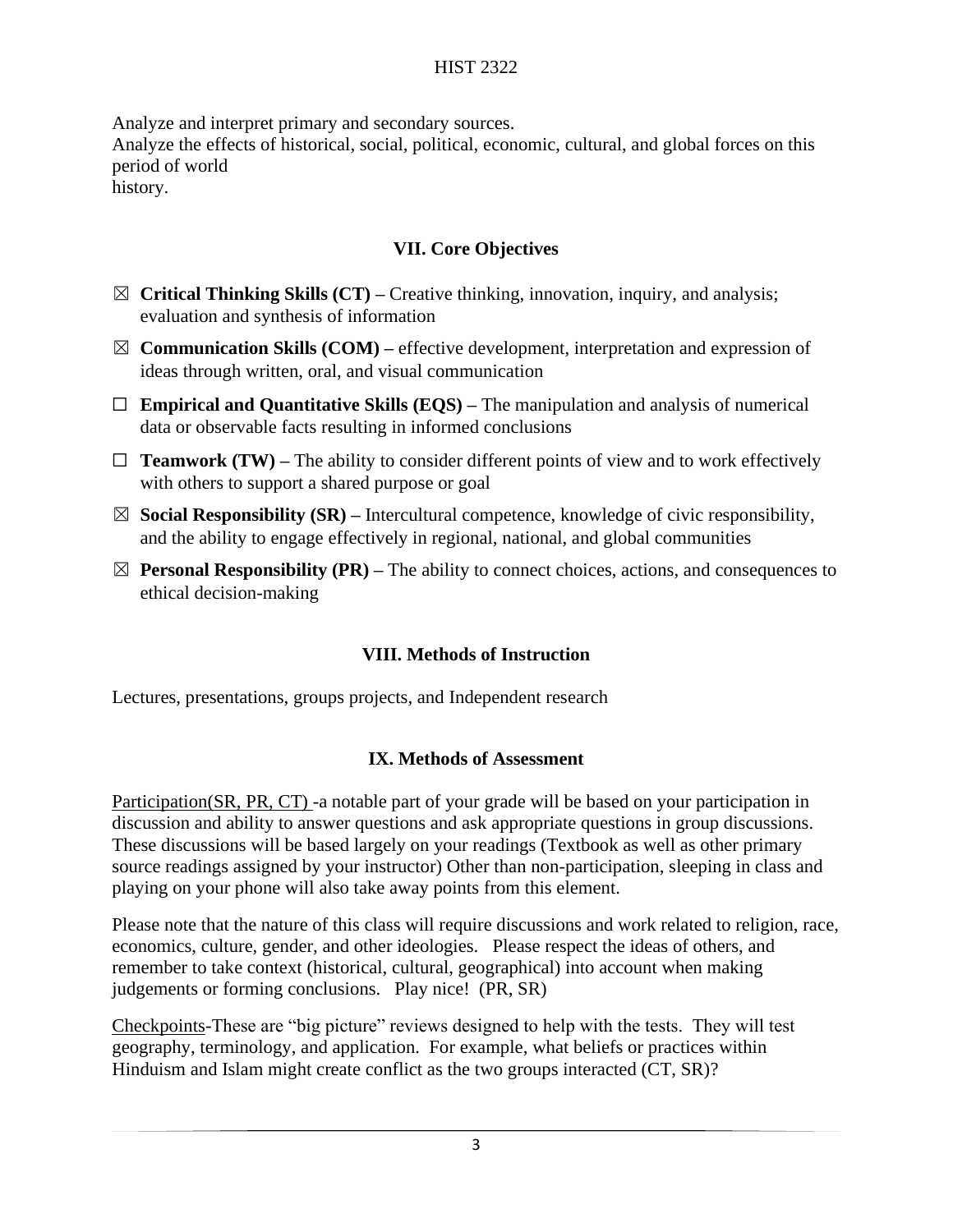Tests(CT, COM)—Three Unit Exams comprised of both subjective and objective elements.

## Book Review (CT, COM, SR)

- I. You will be required to read one book, write a review and present the material in class. You can choose your book, but it must be approved by the instructor. For example you may choose the topic of **African Colonialism**. You can then choose which book on this topic to read.
	- i. Book Requirements
		- 1. On topic
		- 2. Minimum of 200 pages long.
		- 3. Must be selected and approved by the beginning of the third week of class.
		- 4. I have several related books on these topics and will gladly lend them out if needed. However, you will suffer a 30% deduction if I do not get the book back.
	- ii. Review Requirements
		- 1. Should include brief synopsis, observations, and analysis of the book. As part of this you are required to find **two** other scholarly reviews of the chosen book and included their perspectives in your observations and analysis (CT, COM). Your thoughts and analysis are welcomed in this, but key to academic study is supporting ideas with facts and evidence. If you say something is good or bad you need to explain that within the historical and cultural context in question (SR).
		- 2. Cover page, **3** double spaced pages, and references cited.
	- iii. Presentation Requirements (CT, COM, SR)
		- 1. 7 min
		- 2. Visual Aids (PowerPoint, Maps, handouts, etc.)
		- 3. Include background on book material as well as book's subject matter. You should be able to clearly present and discuss the books central thesis and main arguments regarding the topic (CT, COM).
		- 4. When explaining the topic, you have probably encountered the ideas of "who, what, when, where, and how." On this you need to include also "Why"? Look at motives, cause and effect, how decisions were made. We know Europeans colonized parts of the Americas, Africa, Asia, and India….but why (SR, PR)?
	- b. Recommended Reading List
		- i. **Here I Stand: The Life of Martin Luther** This is a book that covers the reformation, an event crucial to the nature of the founding of the United States as well as changing the social landscape of Europe. It is an interesting read, and for the most part is not difficult reading.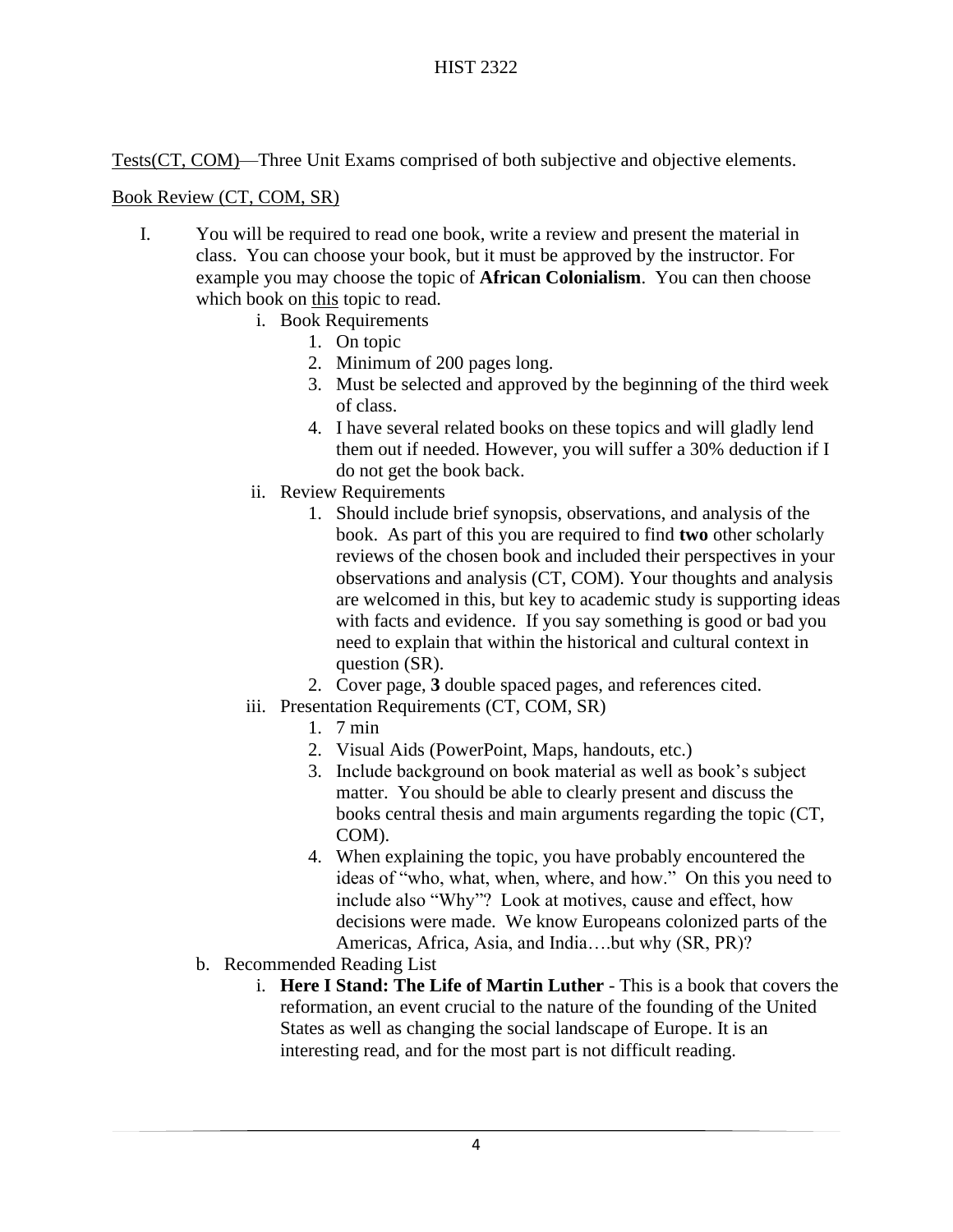- ii. **After the Black Death**: **A Social History of Early Modern Europe**-an interesting look at revolts, classes, criminality and other social aspects of Europe in this era.
- iii. **The Great Cat Massacre**: An interesting and, at times bizarre look at French Cultural History leading up to the time of the French Revolution. And yes, it is a real cat massacre in which they are referring!
- **iv. Napoleon by Paul Johnson:** An concise biography of the French Emperor who brought the French Revolution to its ultimate end and threatened most of west and central Europe with French conquest.
- v. **Rise to Globalism: American Foreign Policy Since 1938** by Stephen E. Ambrose and Douglas Brinkley-great book over policy decisions that have shaped modern America. Includes policies and event related to Korean Conflict, Vietnam, Overthrow of Nationalist China, Cuban Missile Crisis, and events from the 1990's. Good but very detailed.
- **vi. Like Lions They Fought: A History of the Anglo Zulu War-**Fast paced, interesting read about the war in South Africa between the Zulu Warriors and British Colonial forces.
- **vii. Race to Fashoda: European Colonialism and African Resistance-**Fascinating book about different colonial efforts in Africa, resistance to these efforts by native African groups, and how colonialism contributed to WWI.
- **viii. Guns of August-**Barbara Tuchman's authoritative work on the beginnings of WWI
- **ix. Homage to Catalonia-**George Orwell's biographical account of his time fighting in the Spanish Civil War against the Fascists.
- **x. Rape of Nankin-**Important but Brutal Account of Japan's sack of Nanking, China at the beginning of WWII.
- **xi. Russia in Revolt-**Interesting account of the Russian Revolution in 1917
- **xii. Ten Days that Shook the World-**Widely read story of the first days of the Russian Revolution
- **xiii. Israel in the Middle East-**Thomas Draper's survey of issues related to Middle East strife after the Creation of Israel in 1948.

Reading Responses (COM, SR, CT)-Each Unit will have supplemental readings after which a short summary and evaluation is required. Response should be between 75- 100 words long for each reading (COM, CT). In these responses move past regurgitation of facts. Try analysis and application. For example, if a people embrace and apply a certain religious or philosophical idea what would or could that mean for their pre-existing systems (PR, SR)

### c. **Weight of Grades**

- i. Test 1 15%
- ii. Test 2 15%
- iii. Test 3 15%
- iv. Book Review 20%
- v. Checkpoints 10%
- **vi.** Reading responses 15%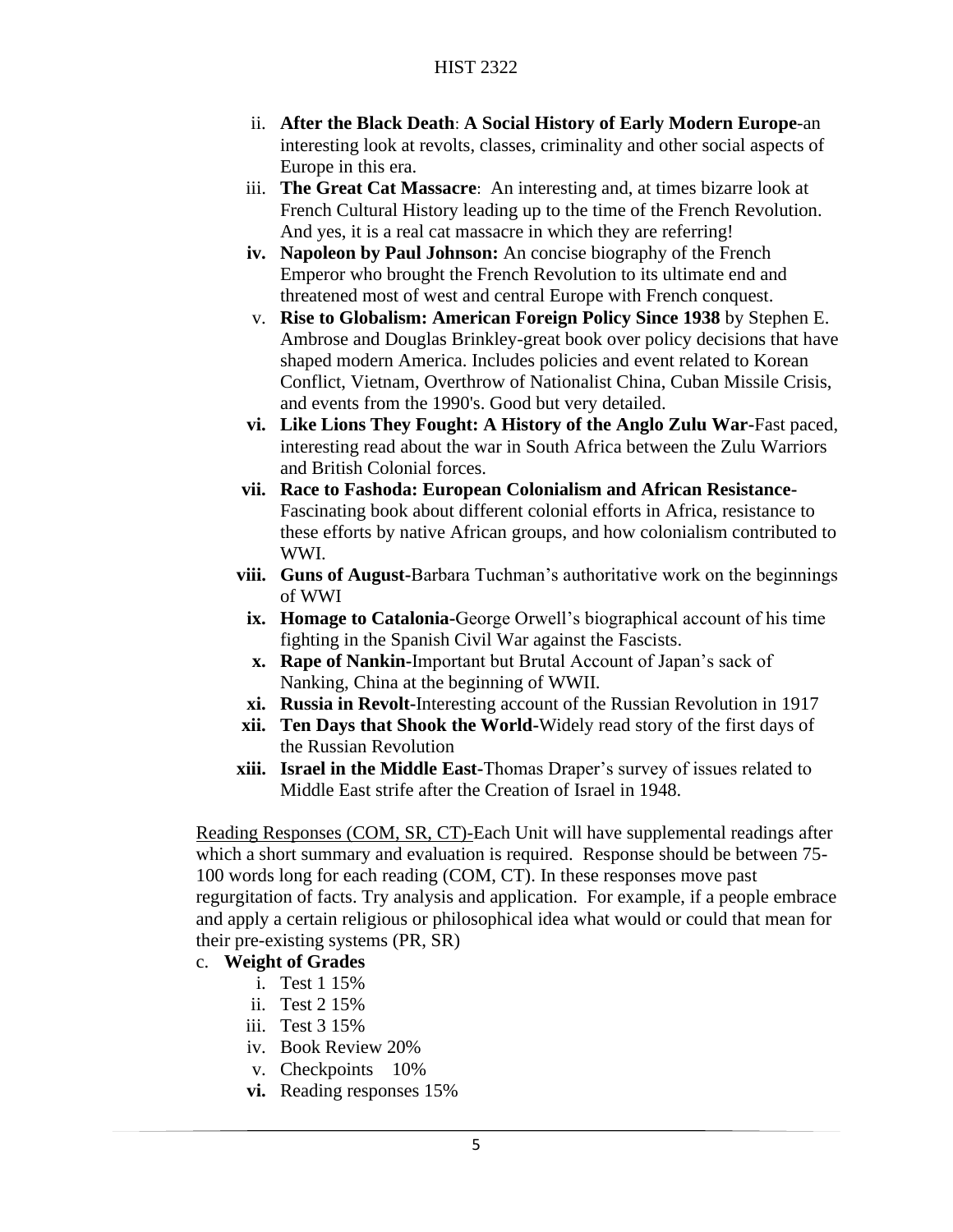### **vii.** Participation 10%

Grading scale:  $A = 90-100\%$  B = 80-89 C = 70-79 D = 60-69 F = Below 60

### **X. Course/Classroom Policies**

### Attendance/Tardiness

Class attendance is a requirement, if you anticipate more than three unexcused absences during the course you should wait for a later date to take this course.

Regular and punctual attendance in all class is considered essential to the success of this course. If the student has three absences in a course in which he/she is currently enrolled; the instructor may drop the student with a grade of "F".

Absences are counted from the first day of class Jan 13, 2014 as listed in the College Calendar, regardless of the date of the student's registration. All work and/or assignments missed must be completed within one week of the absence.

Class Participation: Class participation will include daily work and other assignments as required.

### Missed Major Exams/Assignment Makeup

Make-up work must be turned in within one week of returning to class. The student may take make-up exams only by appointment. A grade of zero will be given for any missed exam that is not excused.

It is the sole responsibility of the student to acquire the lecture notes and any other class material covered during their absence.

For all late work a penalty of 10% will be applied for each day it is late.

Make-up exams and quizzes will only be administered outside of class and by appointment only.

#### Academic Dishonesty

Any student caught cheating on an exam, report, or project, whether in the classroom or elsewhere, will earn a grade of "F", in the course. It is strongly recommended that the student caught cheating immediately drop the class in order to avoid a grade of "F".

### Student Behavior

When any activity of an individual in the class impedes the learning process of any other individual in the class, the individual causing the disruption is subject to immediate dismissal from class and may be dismissed from the course. **Note: cell phone interruptions will not be tolerated!**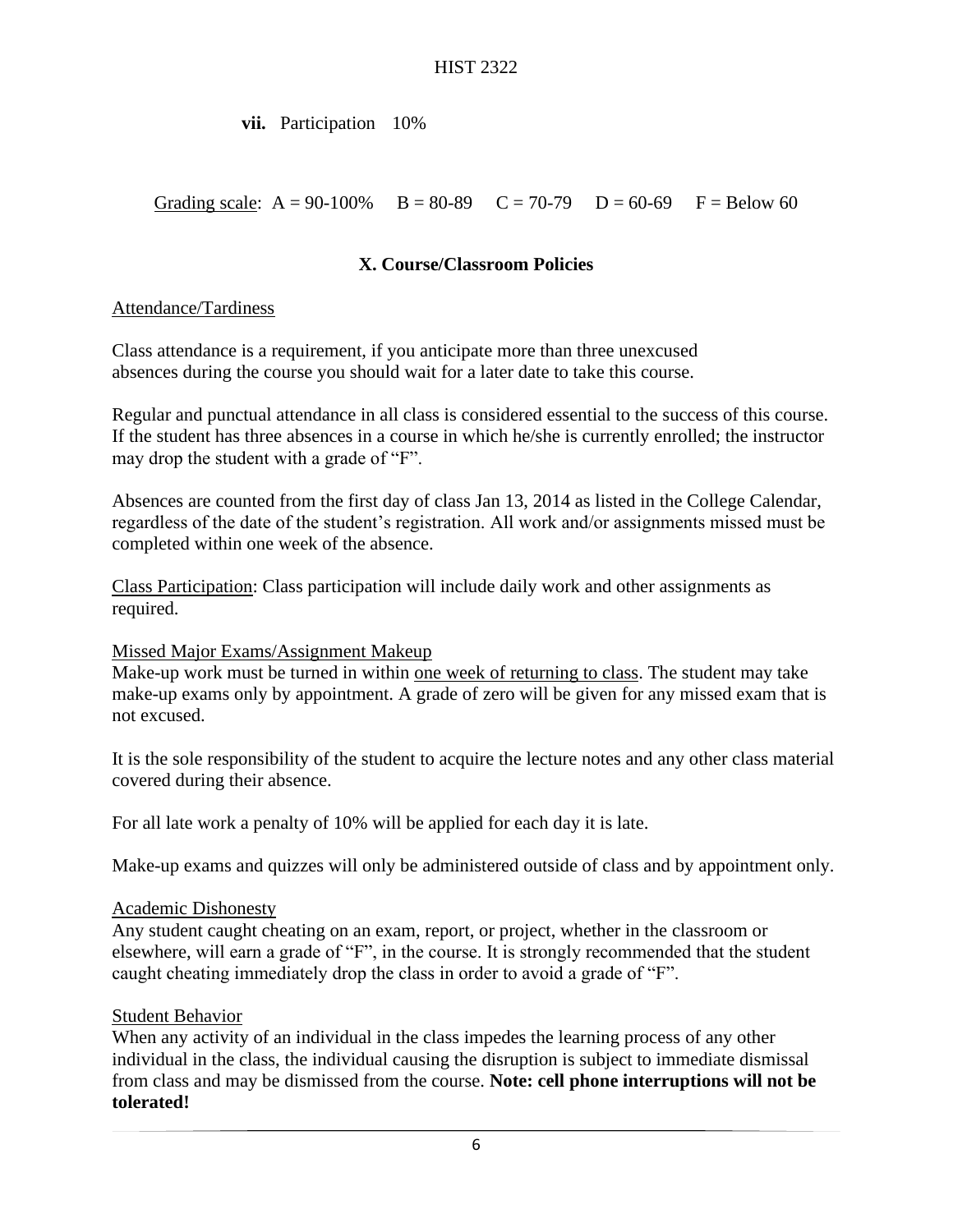| Unit #1                  | <b>Readings</b> |                          | <b>Class time</b> |                                    |
|--------------------------|-----------------|--------------------------|-------------------|------------------------------------|
| <b>Chapter 21-27</b>     | Week 1          | Ch. 21                   | Week 1            | <b>Empires,</b>                    |
| <b>Early Modern</b>      |                 | (skim)                   |                   | Exploration,                       |
| <b>Period</b>            |                 |                          |                   | Trade,<br><b>Reformation</b>       |
|                          | Week 2          | Ch. 22                   |                   |                                    |
| 1450-1750                |                 |                          | Week 2            | <b>Scientific</b>                  |
|                          |                 |                          |                   | Revolution,                        |
| <b>Supplemental</b>      | Week 3          | Ch <sub>23&amp;</sub> 24 |                   | Enlightenment,                     |
| <b>Readings for this</b> |                 |                          | Week 3            | Latin America,                     |
| <b>Unit (May be</b>      |                 |                          |                   | <b>African Slave</b>               |
| subject to change):      |                 |                          |                   | Trade.                             |
|                          | Week 4          | <b>Chapter 25</b>        | Week 4            | Russia: An                         |
| Machiavelli/More         |                 |                          |                   | Overview                           |
| The Prince               |                 |                          |                   |                                    |
| Utopia                   | Week 5          | Unit                     |                   |                                    |
| <b>Response Due:</b>     |                 | <b>Overview</b>          | Week 5            | <b>Checkpoint</b>                  |
| Week 3                   |                 |                          |                   | <b>Assignment and</b><br>Exam $#1$ |
|                          |                 |                          |                   |                                    |
| <b>Martin Luther</b>     |                 |                          |                   |                                    |
| Address to the           |                 |                          |                   |                                    |
| German Nobility          |                 |                          |                   |                                    |
| <b>Response Due:</b>     |                 |                          |                   |                                    |
| Week 4                   |                 |                          |                   |                                    |
|                          |                 |                          |                   |                                    |
|                          |                 |                          |                   |                                    |

**XI. Course Outline/Schedule**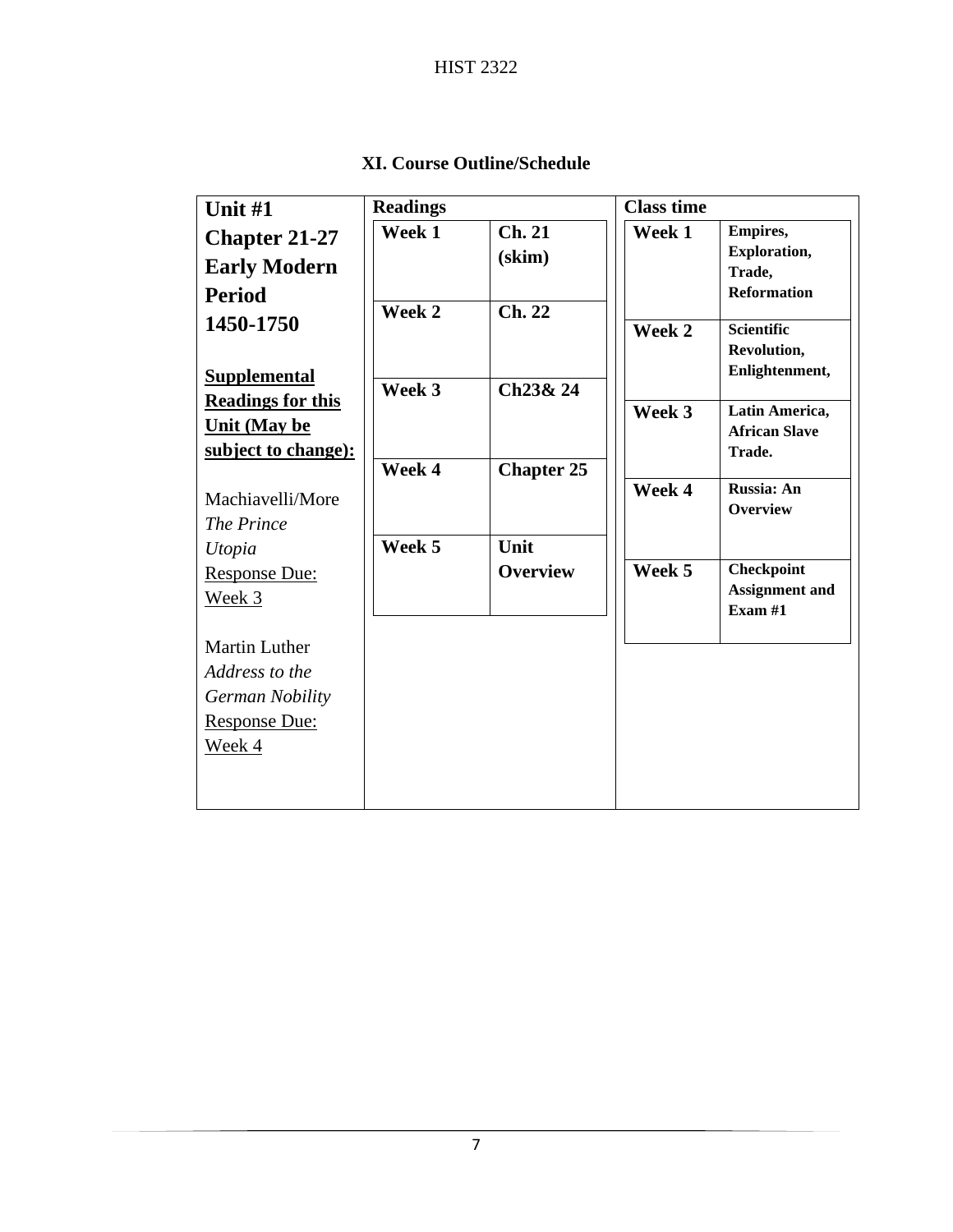| Unit $#2$                     | Week 6  | <b>Chapter</b>    | Week 6  | Asia and                                       |
|-------------------------------|---------|-------------------|---------|------------------------------------------------|
| <b>Chapter 28-32</b>          |         | 26&27             |         | <b>Middle East</b><br>in Transition            |
| <b>Industrial Age</b>         | Week 7  | <b>Chapter 28</b> |         |                                                |
| 1750-1900                     |         |                   | Week 7  | <b>Revolutions:</b>                            |
| <b>Supplemental</b>           |         |                   |         | American,<br><b>French and</b>                 |
| Readings                      |         |                   |         | <b>Industrial</b>                              |
|                               | Week 8  | <b>Chapter 29</b> | Week 8  | Imperialism                                    |
| Declaration of the            |         |                   |         | in Africa and                                  |
| Rights of Man;                |         |                   |         | India                                          |
| Abolishing the                |         |                   | Week 9  | Latin                                          |
| <b>Feudal System</b>          | Week 9  | <b>Chapter 30</b> |         | America in                                     |
| <b>Response Due</b>           |         |                   |         | <b>Transition:</b>                             |
| <u>Week 8</u>                 |         |                   |         | Latin                                          |
|                               | Week 10 | Unit #2           |         | <b>Revolutions</b>                             |
| Correspondence                |         | <b>Overview</b>   | Week 10 | <b>Checkpoint</b>                              |
| Between China and             |         |                   |         | and Exam #2                                    |
| England                       |         |                   |         |                                                |
| <b>Response Due</b><br>Week 9 |         |                   |         |                                                |
|                               |         |                   |         |                                                |
|                               |         |                   |         |                                                |
| Unit $#3$                     | Week 11 | <b>Chapter 31</b> | Week 11 | <b>Declining</b>                               |
| <b>Chapter 33-41</b>          |         |                   |         | <b>Eastern</b>                                 |
| 1900-present                  | Week 12 | <b>Chapter</b>    |         | <b>Empires</b>                                 |
|                               |         | 32-33             | Week 12 | Imperialism,                                   |
| Supplemental                  |         |                   |         | <b>Industrialization</b>                       |
| Readings                      | Week 13 | <b>Chapter 34</b> |         | and connecting<br><b>WWI</b>                   |
| All Quiet on the              |         |                   |         |                                                |
| <b>Western Front</b>          | Week 14 | <b>Chapter 35</b> | Week 13 | <b>Rise of New</b>                             |
| <b>Response Due</b>           |         |                   |         | <b>Political Forces:</b><br><b>Fascism and</b> |
| <u>Week 13</u>                |         |                   |         | <b>Communism</b>                               |
|                               |         |                   |         |                                                |
|                               | Week 15 | <b>Chapter 36</b> | Week 14 | <b>WWII</b>                                    |
|                               |         |                   |         |                                                |
| Lenin's Writings              |         |                   |         |                                                |
| <b>Response Due</b>           |         | Last              | Week 15 | <b>Cold War</b>                                |
| Week 14                       |         | <b>Matters</b>    |         |                                                |

# **XII. Non-Discrimination Statement**